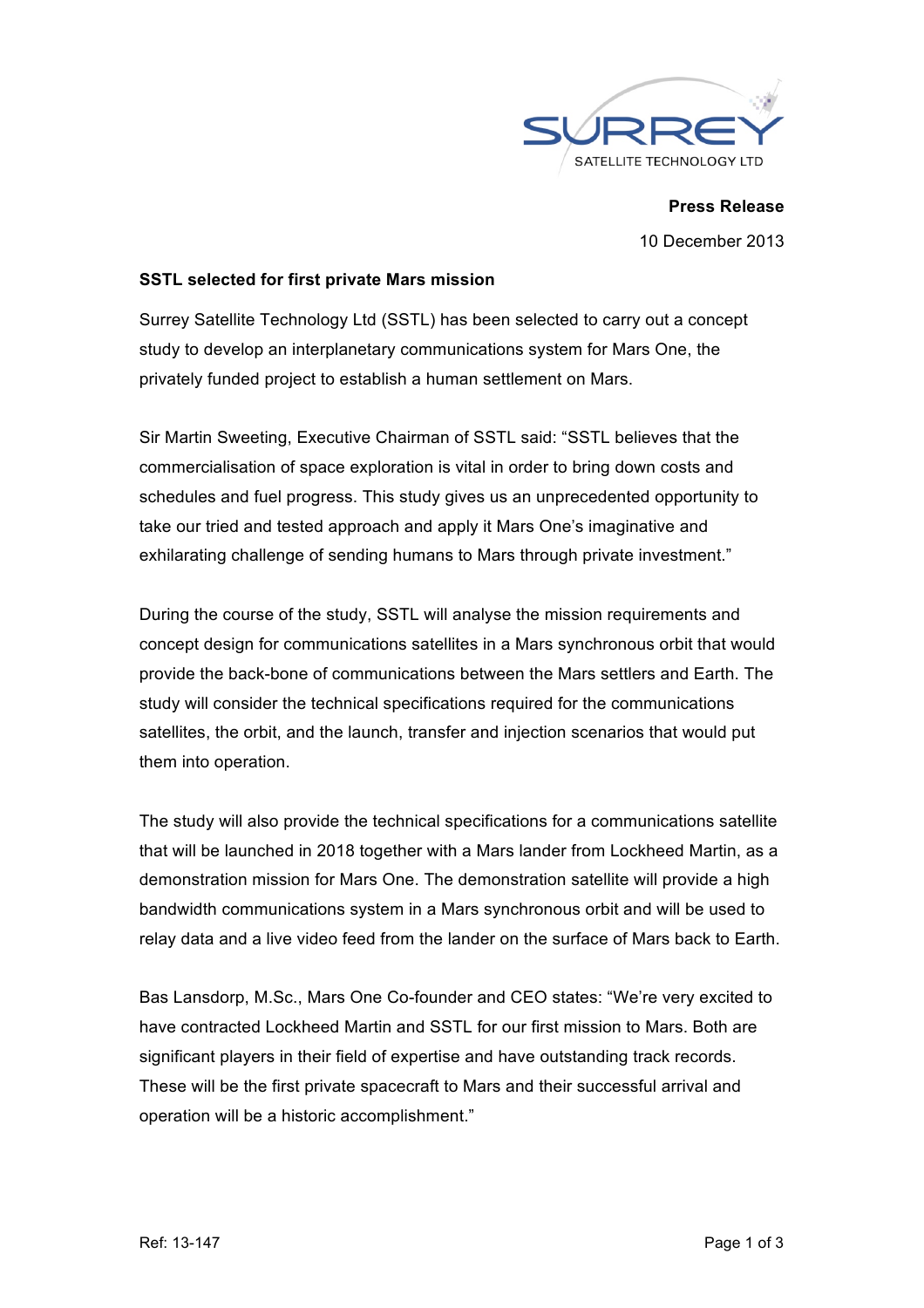

## **About SSTL**

Surrey Satellite Technology Limited (SSTL) is the world's leading small satellite company, delivering operational space missions for a range of applications including Earth observation, science and communications. The Company designs, manufactures and operates high performance satellites and ground systems for a fraction of the price normally associated with space missions, with 600 staff working on turnkey satellite platforms, space-proven satellite subsystems and optical instruments.

Since 1981 SSTL has built and launched 41 satellites for 16 countries – as well as providing training and development programmes, consultancy services, and mission studies for ESA, NASA, international governments and commercial customers, with its innovative approach that is changing the economics of space.

In 2006 SSTL formed a UK subsidiary company, DMCii, to exploit the applications of its small Earth Observation satellites and in 2008 the Company set up a US subsidiary, Surrey Satellite Technology US LLC (SST-US) with facilities in Denver, Colorado to address the United States market and its customers for the provision of small satellite solutions, applications and services. www.sst-us.com

Headquartered in Guildford, UK, SSTL is owned by Astrium BV. www.sstl.co.uk

#### **About Mars One**

Mars One is a not-for-profit foundation that will establish a permanent human settlement on Mars. Human settlement on Mars is possible today with existing technologies. Mars One mission plan integrates components that are well tested and readily available from industry leaders worldwide. The first footprint on Mars and lives of the crew thereon will captivate and inspire generations; it is this public interest that will help finance this human mission to Mars. www.mars-one.com